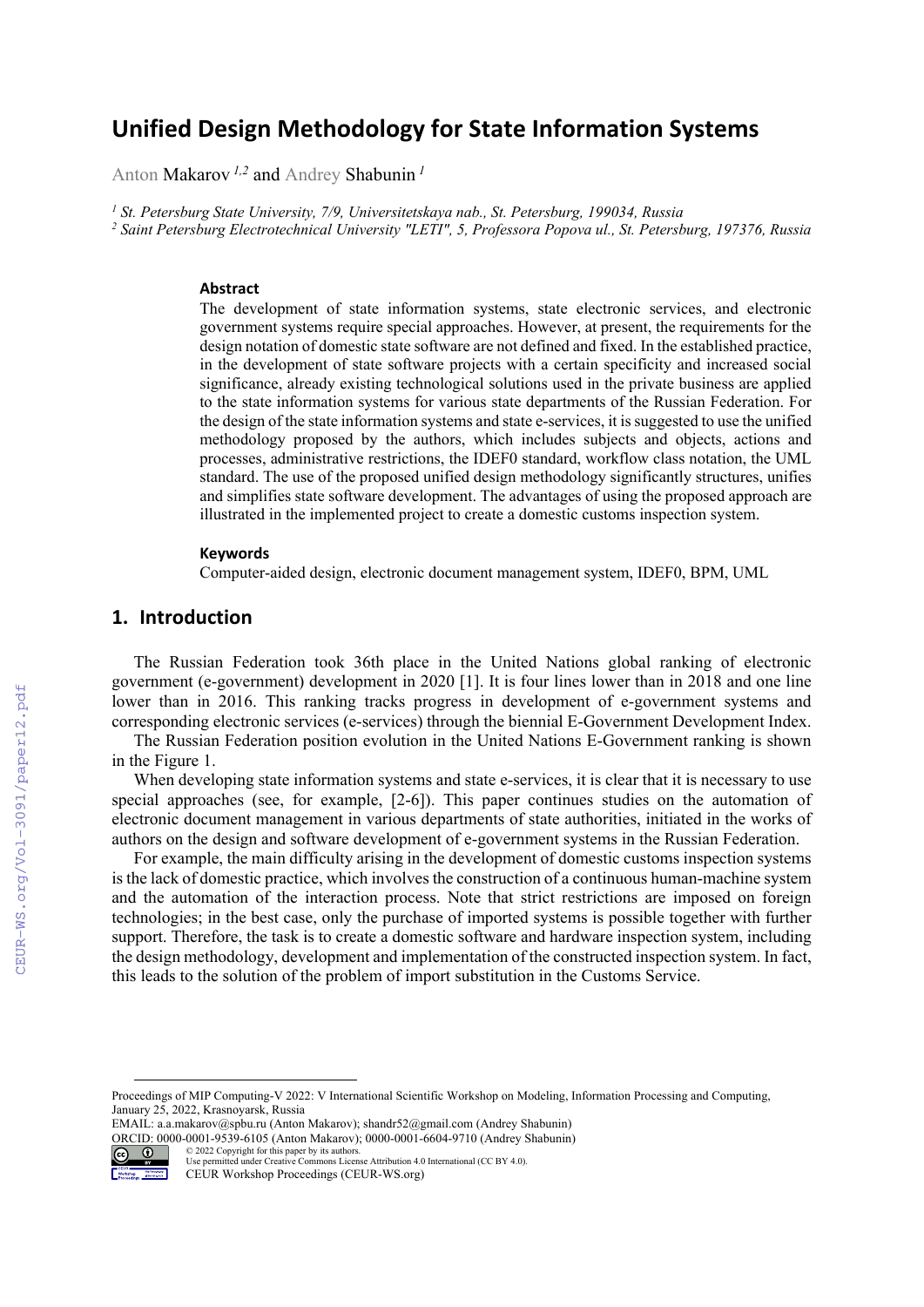

**Figure 1**: The Russian Federation position evolution in the United Nations E‐Government ranking

# **2. Software Design Methodologies Analysis**

Based on the analysis of software design methodologies (for example, see [4]), the following can be used as the basic methodology: UML, BPEL, ARIS, and others. However, there is no notation allowing documents to generate a description of *administrative regulations* in the established format.

We offer using a unified approach, combining IDEF0 and BPM methodologies, with additional notation elements. The use of existing symbols and rules (IDEF0 and BPMN) as a notation guarantees stability, improves understanding of the project by all parties (customer, contractor, etc.) and reduces the design time (because ready-made notations are used).

The toolkit available in the notations described above is not intended for a detailed description of the specifications of state processes and is not able to qualitatively and fully reflect all business processes of state e-services. Thus objects and subjects (see details in [2, 4]) were added to the proposed notation. Such notations as S-BPM, RDF, and some others also contain elements such as objects and subjects. They are successfully used in commercial projects, but they are not fully suitable for domestic state software projects.

An *object* is an entity that is affected. A *subject* is some influencing (acting) entity (for example, it can be both the applicant and the office). The description of new parameters contributes to the generation of detailed specifications, with the help of which it is possible to transfer the developed state software project to another state department, which meets the main principles of creating e-government projects. The *process* is called the interaction of subjects, their influence on objects through their *actions*.

Figure 2 shows the process of acceptance of documents for registration of a land plot with the additional *administrative regulations* element of notation.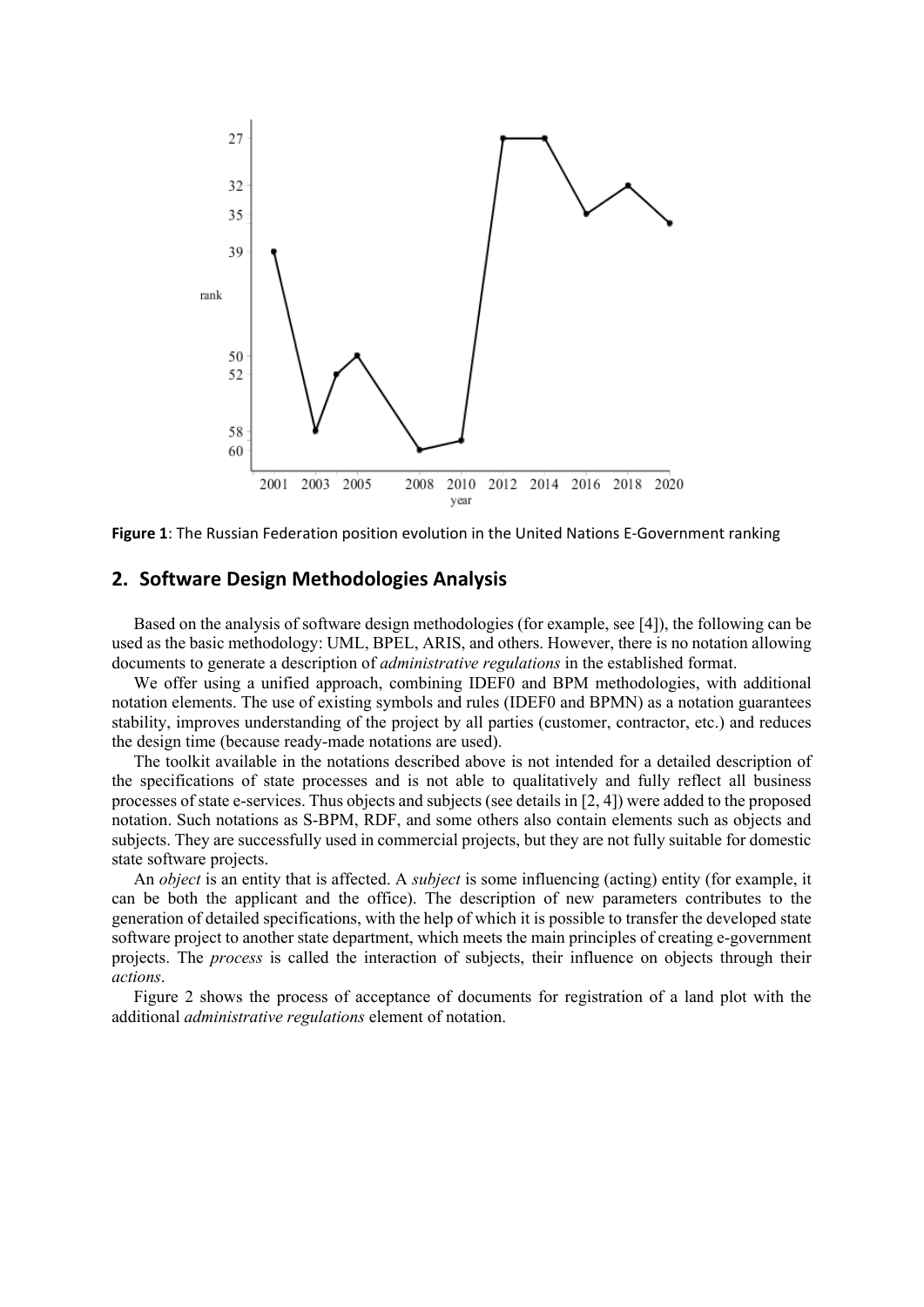

**Figure 2**: Diagram of acceptance of documents for registration of a land plot

## **3. Single Unified Design Methodology**

An analysis of state information systems creation and e-services development show the feasibility of creating a certain combined design methodology that combines various approaches. We propose to use a *single unified design methodology*, which includes subjects and objects, actions and processes, administrative restrictions, the IDEF0 standard. This standard greatly simplifies the manager's understanding of the used business process model and contributes to the full implementation of the development strategy of the relevant department.

In the author's methodology also included workflow class notation for lower levels (the sequence of execution of operations for developers), the UML standard for a more detailed description of the system (especially the logic of behavior of its individual components).

Using the proposed unified design methodology significantly structures, unifies and simplifies state software development.

The following Table 1 gives a summary of comparison of different design methodologies.

| ш<br>ш<br>× | ı<br>۰, |
|-------------|---------|
|-------------|---------|

| Approach   | Subjects/<br>objects | Processes/<br>functions            | Understanding<br>of the process | <b>Notation</b> | Control<br>flow in<br>business<br>processes<br>modeling | <b>Purpose of</b><br>approach                                     |
|------------|----------------------|------------------------------------|---------------------------------|-----------------|---------------------------------------------------------|-------------------------------------------------------------------|
| <b>BPM</b> | object<br>approach   | process<br>approach                | one complex<br>state machine    | <b>BPMN</b>     | yes                                                     | Build,<br>reengineer,<br>integrate,<br>qualitatively<br>implement |
| S-BPM      | subject<br>approach  | process-<br>functional<br>approach | set of simple<br>state machines | S-BPM           | no                                                      | Automate as<br>quickly as<br>possible,<br>begin to                |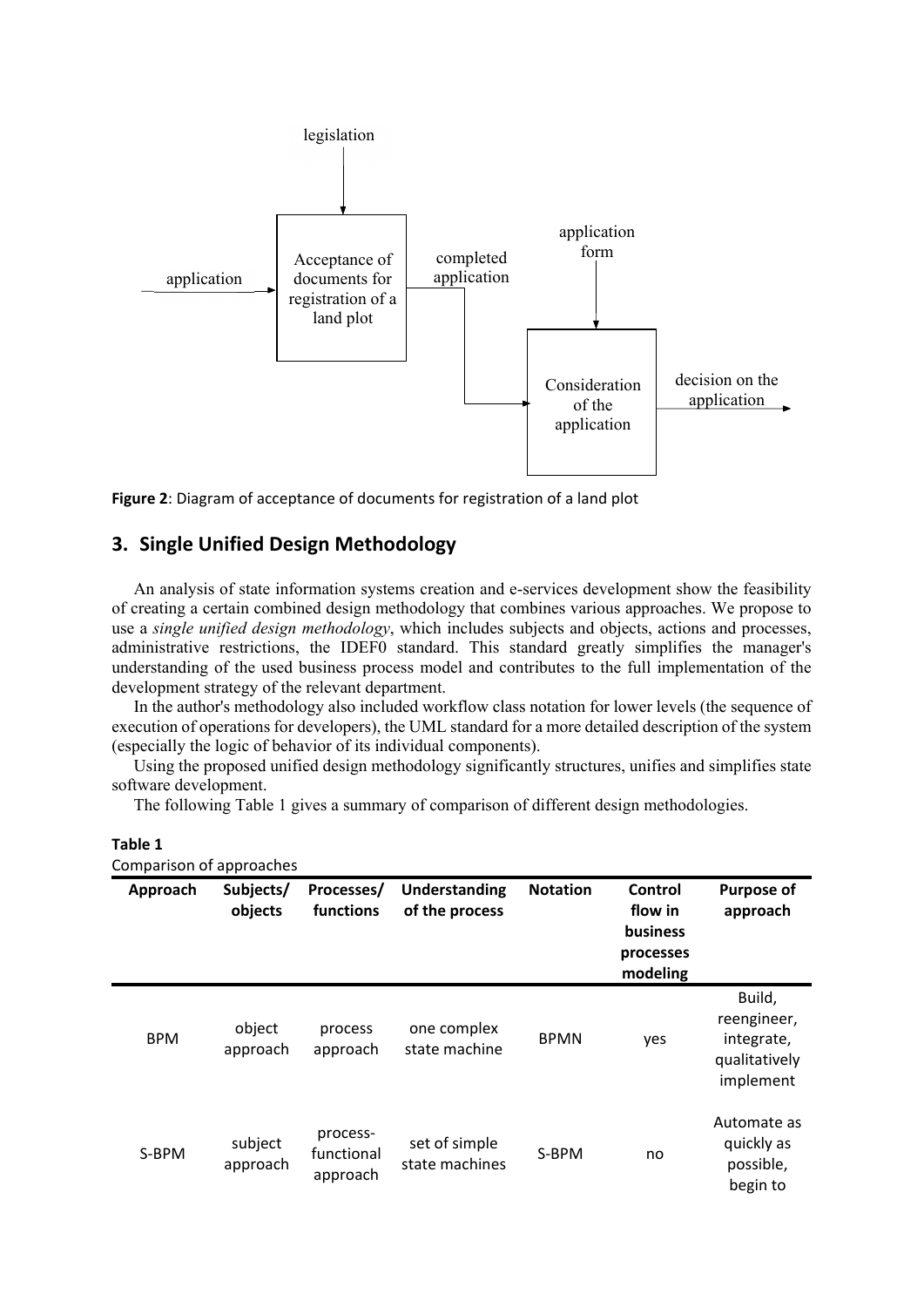|                      |                                                      |                                    |                                 |                             |     | execute and<br>manage of<br>business<br>processes                                         |
|----------------------|------------------------------------------------------|------------------------------------|---------------------------------|-----------------------------|-----|-------------------------------------------------------------------------------------------|
| <b>IDEFO</b>         |                                                      | functional<br>approach             | one complex<br>state machine    | <b>IDEFO</b>                | yes | Create the<br>most<br>accurate<br>functional<br>model                                     |
| Proposed<br>approach | object-<br>subject<br>approach<br>(both are<br>used) | functional-<br>process<br>approach | set of simple<br>state machines | <b>IDEFO</b><br><b>BPMN</b> | yes | Create a<br>functional<br>model of<br>work,<br>automate,<br>integrate<br>and<br>implement |

# **4. Implications**

The benefits of using the proposed approach can be illustrated on the implemented project on the creation of the customs inspection system in the Volga Customs. In the notation used in the project, the functional model for conducting customs clearance of goods and the automatic generation of related documents are as follows, see Figure 3.



**Figure 3:** Diagram of the customs inspection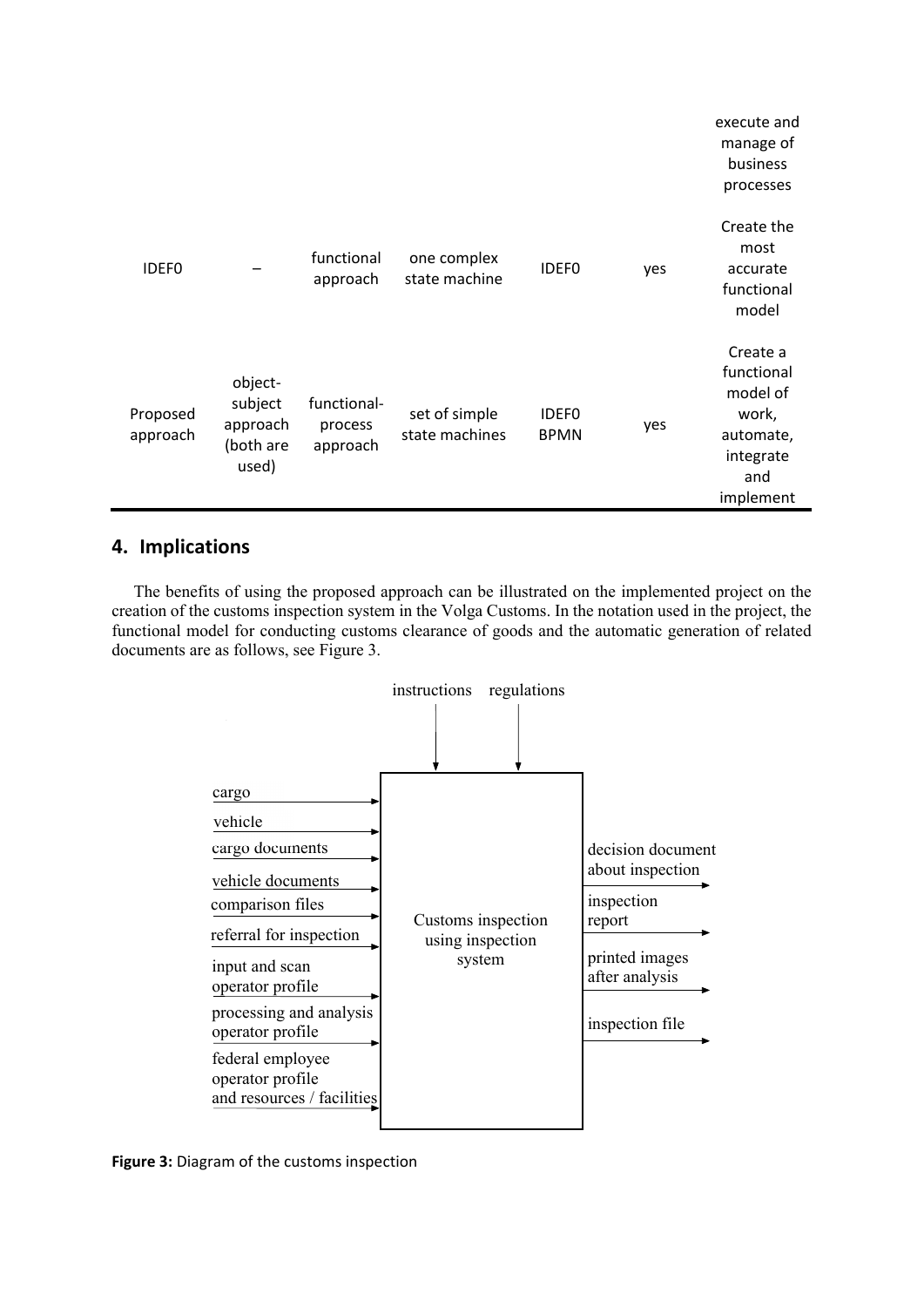A distinctive feature of the top-level diagram is the manager's traceable point of view on the entire business process and the final inspection result. The input parameters and the result of the customs inspection system work are clearly visible. Of course, the basic algorithm of the customs inspection system work requires a more detailed study. Therefore, it is described at the lower levels, but using the same notation, for example, see Figure 4.



### **Figure 4:** Diagram of the image processing and analysis

### **5. Conclusion**

An analysis of state information systems creation and e-services development show the feasibility of creating a certain combined design methodology that combines various approaches. In the paper, it is proposed to use the single unified design methodology. The dissemination of the developed notation (see, for example, recent works [7, 8]) accelerates the development of state e-services for e-government systems in the Russian Federation. Using the proposed unified design methodology significantly structures, unifies and simplifies state software development. The advantages of using the proposed approach are illustrated in the implemented project to create a domestic customs inspection system.